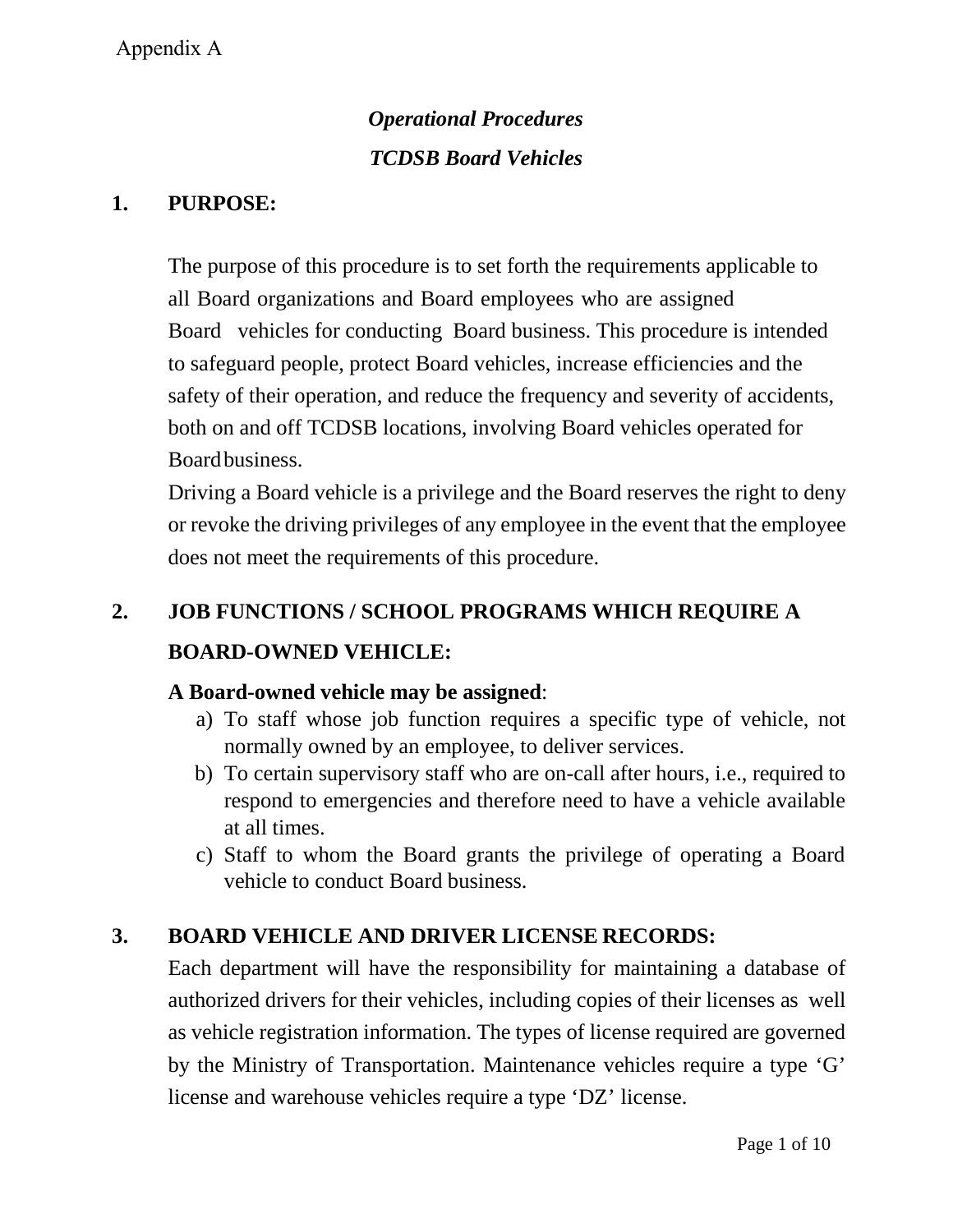- a) Each department must validate the information in their database once a year, at the start of the school year and whenever there is a change in authorized drives or vehicles.
- b) Each department shall provide the Facilities Services Department with current and updated vehicle and driver license information as often as this information is updated but no less than once a year.
- c) Facilities Services Department shall on an annual basis, provide a copy of the current database to the Board's insurance representative in Business Services.

# **4. LICENSING AND VEHICLE REQUIREMENTS FOR PASSENGER VEHICLES:**

*5 Passenger seats plus the driver:* If the vehicle is owned, leased or rented in the name of the Board, must carry a valid "G" class license and vehicle must have safety inspection stickers and carry a logbook.

*6 to 9 passenger seats plus the driver*: If the vehicle is owned, leased or rented in the name of the Board, must carry a valid "G" class license and vehicle must have safety inspection stickers and carry a logbook. As far as the Ministry of Transportation is concerned, any form of remuneration (i.e., mileage, gas allowance, flat fee, etc.) paid by the Board to anyone to transport students enters into a contract with the Board. Therefore, any vehicle in this category owned, leased or rented by a volunteer, teacher, employee, parent, student, etc. used to transport students in return for some form of remuneration is deemed to be under contract with the Board.

*10 to 24 passenger seats plus the driver*: If the vehicle is owned, leased or rented in the name of the Board, the driver must carry a class "E" license and the vehicle must meet all "school purposes bus" regulations under the Highway Traffic Act. If the vehicle is owned, leased, or rented by a volunteer, teacher, parent, student, employee, etc. and no payment is made by the Board for the occasional transportation of students, then the driver must carry a class "F" license if the vehicle will seat more than 11 passengers and the vehicle need not meet the "school purposes bus" regulations under the Highway Traffic Act.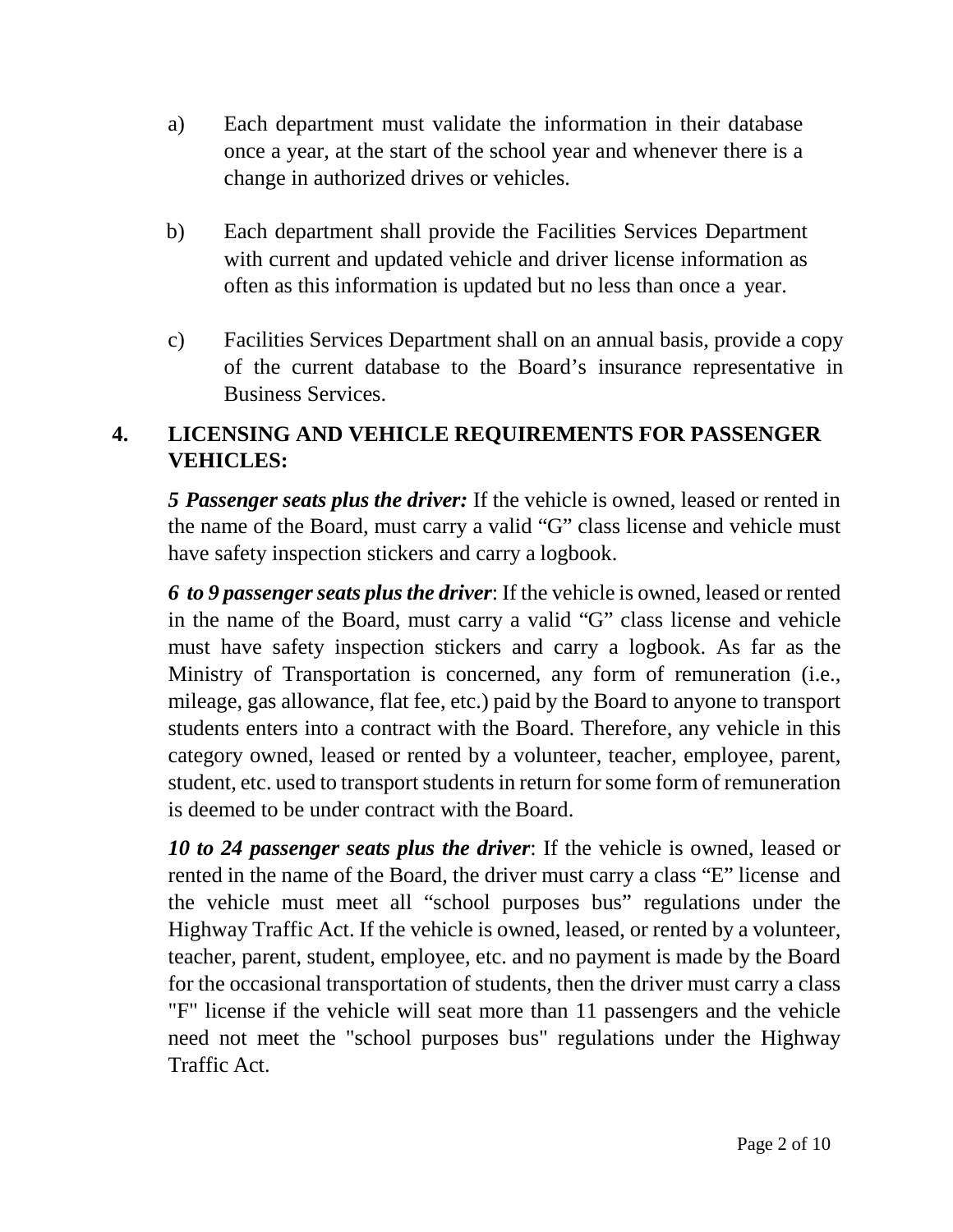Regulations under the Highway Traffic Act are very stringent and violation of these regulations could result in a fine, licence suspension or such other penalty as permitted by the Highway TrafficAct.

## **a) Maintenance:**

Each department that has a Board vehicle in its control is responsible for ensuring that such vehicle(s) is/are properly inspected and maintained. The departments with owned vehicles are responsible for all costs of operation including annual vehicle safety inspections, maintenance, repairs, and gas. Repairs and maintenance should only be performed by trained auto professionals.

- i. Vehicles shall be maintained to ensure the safe operation and longevity of the vehicle. Any required repairs are to be reported by the employee assigned to that vehicle, to the employee's supervisor.
- ii. All vehicle repairs shall be approved by the supervisor/manager.
- iii. Each vehicle shall have an annual safety check.
- iv. All vehicles shall be rust-proofed bi-annually.
- v. Maintenance logs shall be maintained for each department Board vehicle.

## **b) Safety:**

- i. Vehicles shall be operated within the legal speed limits at all times, or at a lower speed as dictated by poor road conditions.
- ii. Vehicles shall be operated at all times in a proper and safe manner following all provincial and municipal laws. If improper operation of a vehicle results in a traffic infraction, payment of a fine or legal representation is the responsibility of the employee. Vehicle infractions may involve further disciplinary action depending on the severity of the event.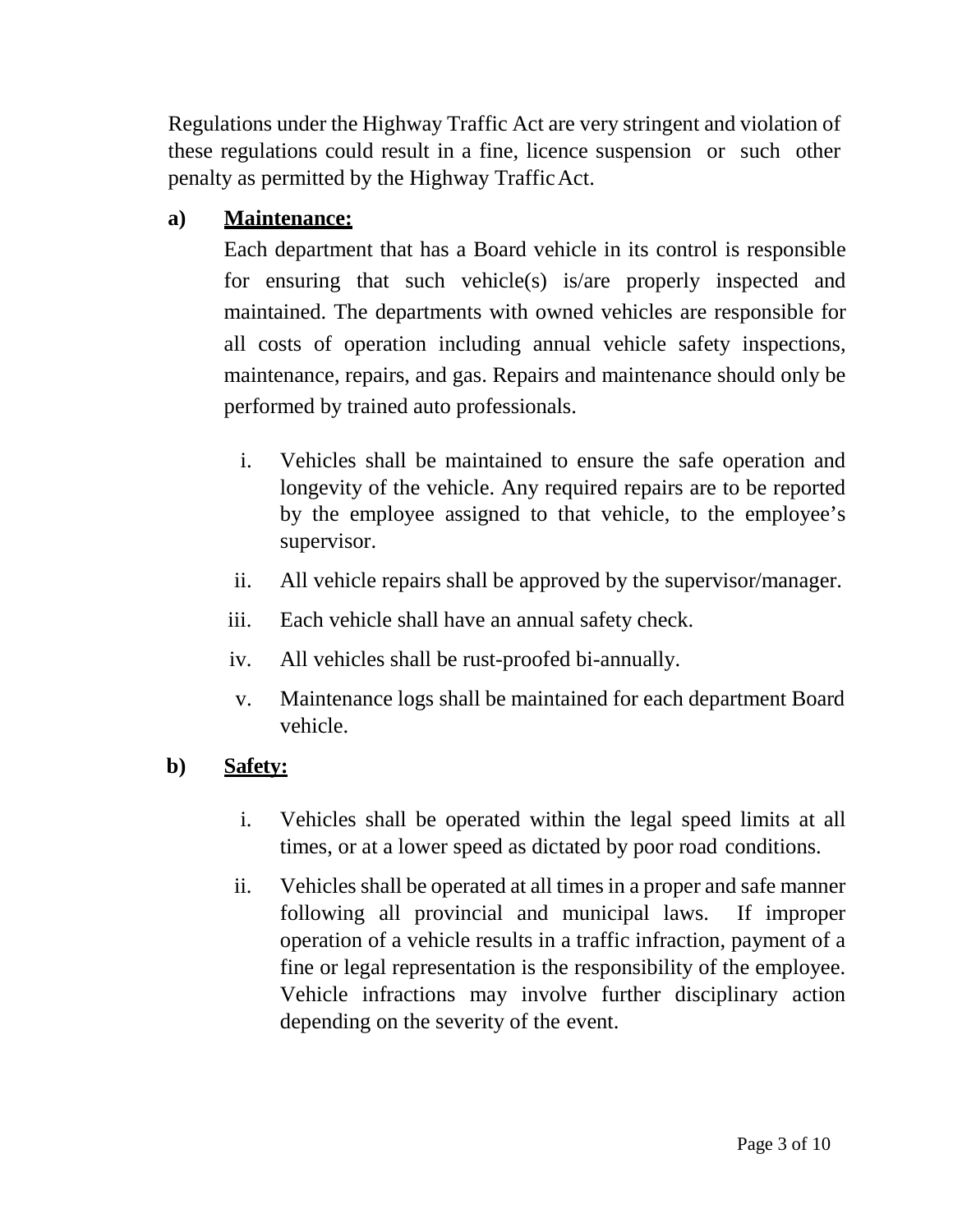- iii. The use of either Board-owned or personal electronic devices will not be permitted while the vehicle is in use consistent with the distracted driving law (HWT S.78 1) and as set out in Hand-Held (Mobile) Wireless Communications Device – A.31.
- iv. At the beginning of each work day, prior to the use of the vehicle, the employee assigned to a vehicle will perform a circle safety check and complete an entry in the vehicle log. The log shall be kept in the vehicle at all times.
- v. All staff who operate a Board vehicle must maintain the appropriate class of driver's license. At any time, the employer may require a Statement of Driving Record from employees assigned to vehicles. Past traffic infractions must be disclosed and subsequent traffic infractions or parking tickets must be immediately reported to the employee's supervisor.
- vi. Board vehicles shall be equipped with a global positioning system (GPS) device to ensure the security and safety of both the operator and the vehicle.
- vii. Individuals not employed by the Board are not permitted to drive Board vehicles, unless for the purposes of servicing the vehicles.

### **c) Vehicle Operation:**

## **The following applies to all drivers of a Board vehicle:**

i. Board vehicles shall be used only for authorized Board business. At no time shall the vehicle be used for an employee's personal use. Should a personal emergency occur, which may require the personal use of the vehicle, the employee's supervisor, or on-call supervisor shall be notified first to obtain approval. Failure to abide by this restriction constitutes improper use of Board assets and may result in disciplinary action up to and including termination of employment.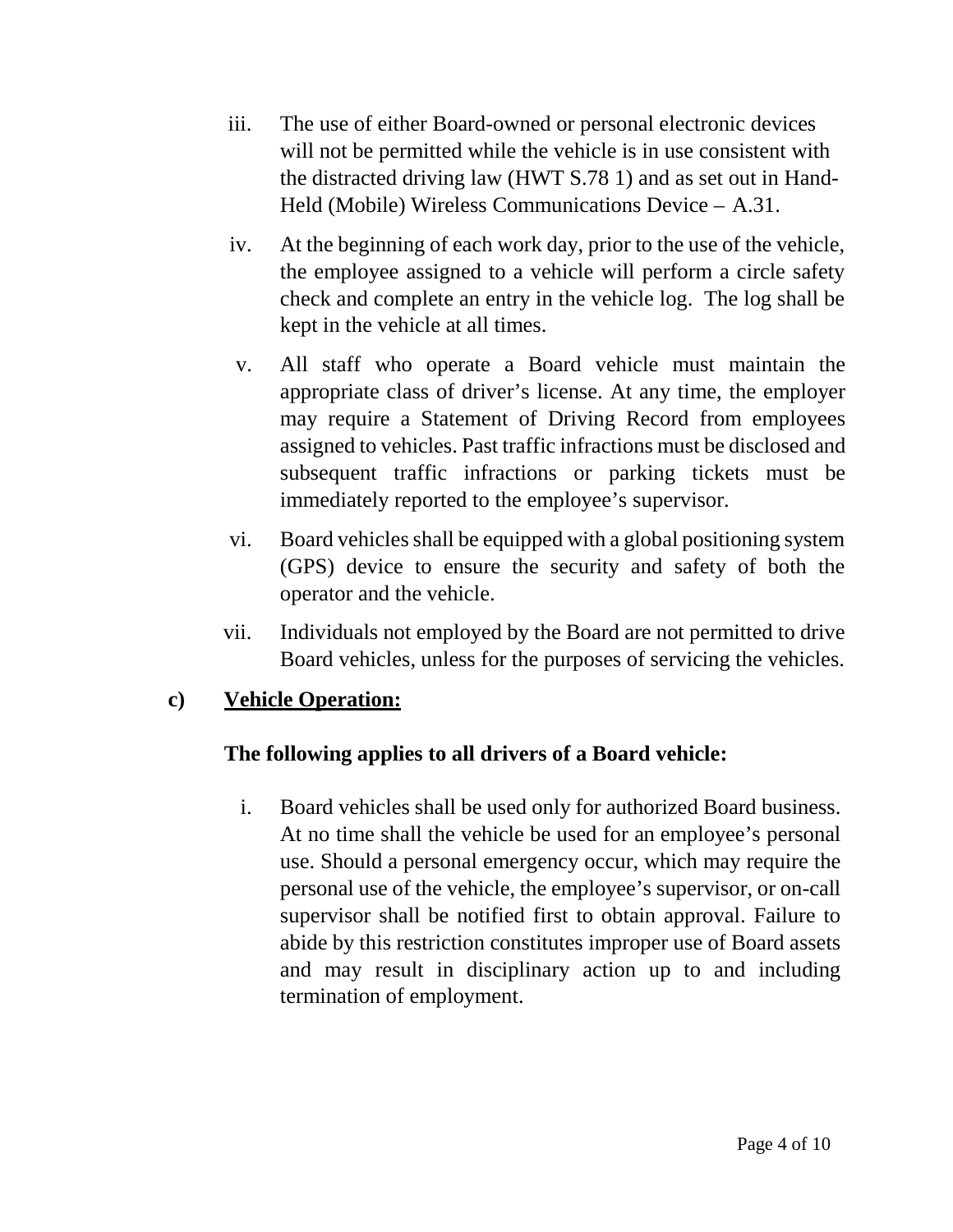- ii. Vehicles shall not be left idling for more than 1 minute in a 60 minute period – City of Toronto idling By-Law.
- iii. Vehicles shall be driven in a direct route between assigned workplace sites. Vehicles shall never be used to go to unassigned locations, with the exception of Maintenance staff that are permitted to use the Board Vehicle during the 1-hour unpaid lunch period.
- iv. Board vehicles shall not congregate at off-Board sites.
- v. All vehicle occupants are required to wear seat belts while the vehicle is in motion. The vehicle must not be operated unless all passengers are properly belted.
- vi. At no time shall the number of occupants exceed the maximum capacity of the vehicle.
- vii. The speed limit and all provincial and federal traffic laws shall be obeyed at all times.
- viii. Drivers shall refrain from alcohol consumption while on duty or to/from home. It is strongly advised that drivers refrain from alcohol consumption for at least 24 hours before driving. Driver shall take prescription and over-the-counter medication only as prescribed or recommended, and shall heed all warnings with respect to driving or operation of machinery.
	- ix. Drivers shall not drive impaired.
	- x. The use of any impairing substance, including but not limited to cannabis, illicit or prescription drugs by a driver (or by any other vehicle occupant that impairs the driver's ability) shall be strictly prohibited at all times. If a medical accommodation is potentially required, the request for accommodation must be made prior to assuming driving duties and written approval to drive must be given by the Sick Leave and Disability Department before driving.
	- Page 5 of 10 xi. Cell phone use by the driver while the vehicle is in motion is not allowed. When appropriate, drivers must pull the vehicle over (only if exiting lane or re-entry into traffic can be done safely) if it is necessary to answer or place a cell phone call, as per the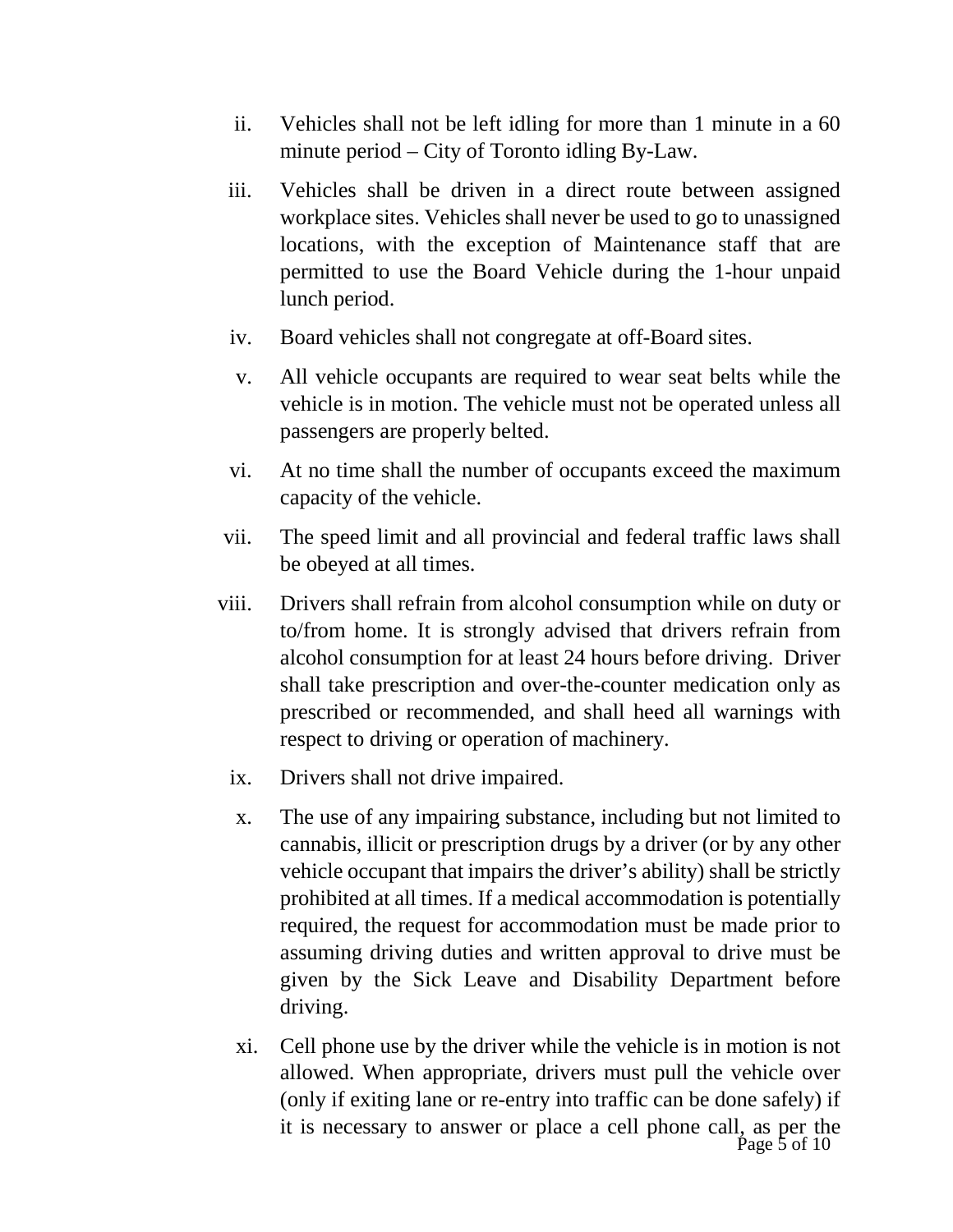Policy A.31 "Hand-Held (Mobile) Wireless Communication Device –.

- xii. Drivers shall at all times be well-rested and focused on driving duties. No loud music or other driver distractions will be permitted in the vehicle cab.
- xiii. Only Board-affiliated passengers will be permitted to be transported in any Board vehicle.
- xiv. Drivers will always turn the vehicle off, remove the keys, and lock the vehicle when it is unattended.
- xv. Drivers shall at all times during operation of a Board vehicle have a valid driver's license on their person and shall ensure that the vehicle's registration documents and insurance card are in the glove compartment.
- xvi. Smoking is not permitted in any Board vehicle.

#### **d) GPS System:**

- i. All Facility Services vehicles will be equipped with a GPS device to ensure the safety and security of Board employees and vehicles.
- ii. Information gathered by the system including vehicle travel, stop, idling, speed and location will be stored in a database while the Board owns the vehicle.
- iii. Weekly reports will be printed and reviewed by the vehicle operations supervisor to ensure the vehicle has been operated in a safe and environmentally responsible manner.
- iv. Online access to the data shall be restricted to the Facility Services Managers.
- v. The GPS system shall be used to provide information in support of the following situations:
	- a. Determination/investigation of missing/stolen vehicle
	- b. Public concern of vehicle activity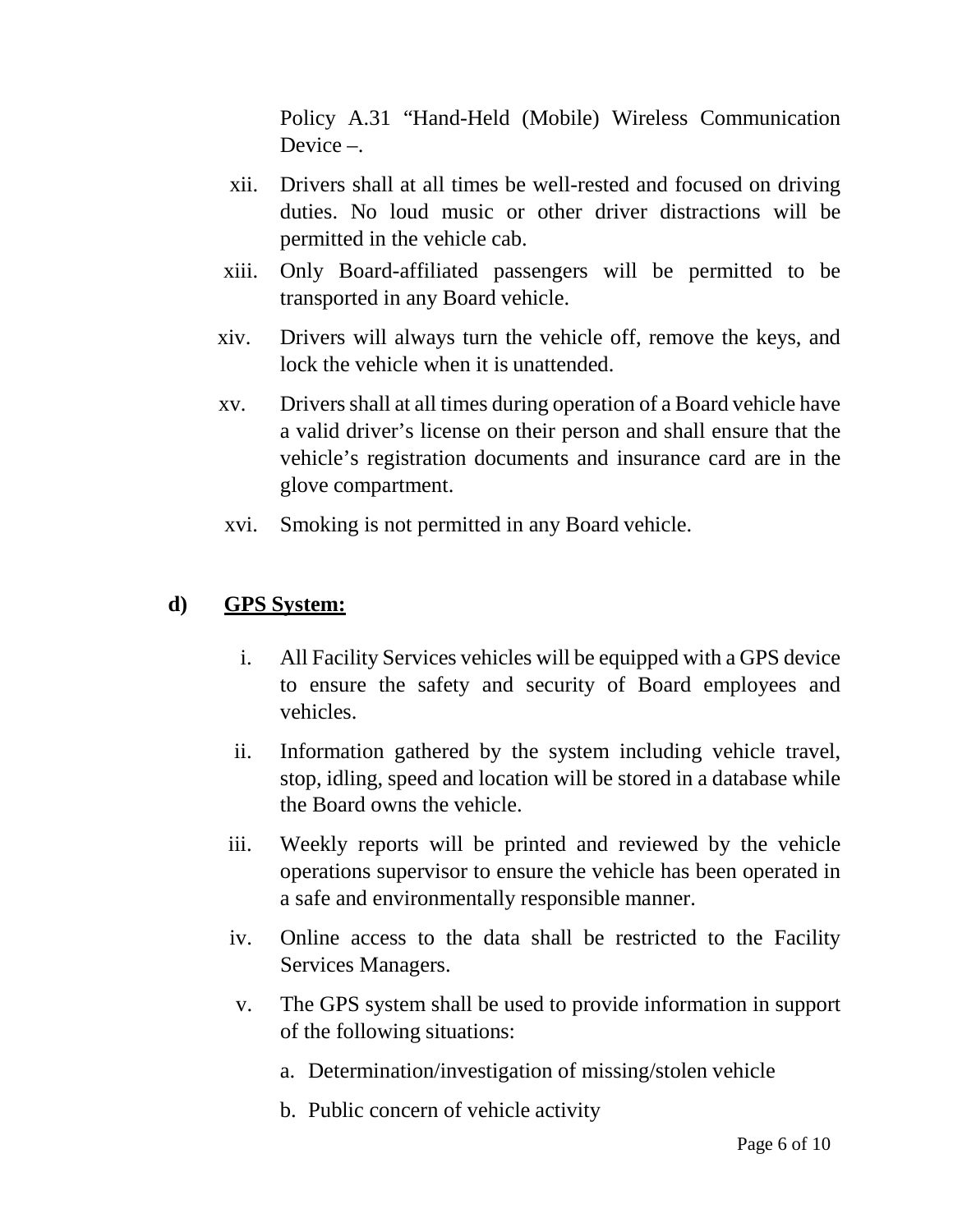- c. Excessive speed occurrence
- d. Location of vehicle for emergency response
- e. Data to improve efficiency
- f. Safety/Vehicle Operation
- g. Excessive idling

#### **5. ACCIDENTS, BREAKDOWNS AND/OR TRAFFIC VIOLATIONS:**

## **In the event of an accident while driving a Board vehicle, drivers should follow these instructions:**

- a) Take whatever steps are immediately necessary to render emergency medical care, salvage property, or reduce the further extent of the loss. If possible, do not disturb the evidence or hazard which caused the claim until the conditions are recorded.
- b) Report the accident to your supervisor as soon as you can get to a phone. If it is after normal business hours contact the –on-call supervisor. If you are at-fault, you are also responsible for obtaining a copy of the police report. When you receive the report provide the original to your supervisor.
- c) Report the accident at once to the local police department or highway patrol. Get the police report number, the police officer's name, badge number, and department. If the information provided at the scene does not have a telephone number, get a number where the police department can be called.
- d) Specify as many facts (not opinions) as you can that will help determine who was at fault. Note any objects that may have impaired your vision. Do not leave the scene without writing down the name, address, phone number and insurance company of all other drivers involved.
- e) Get written driver and witness statements where possible. If you have a camera or a camera cell phone with you, take some pictures. The police may not take pictures and it will be beneficial to all parties involved if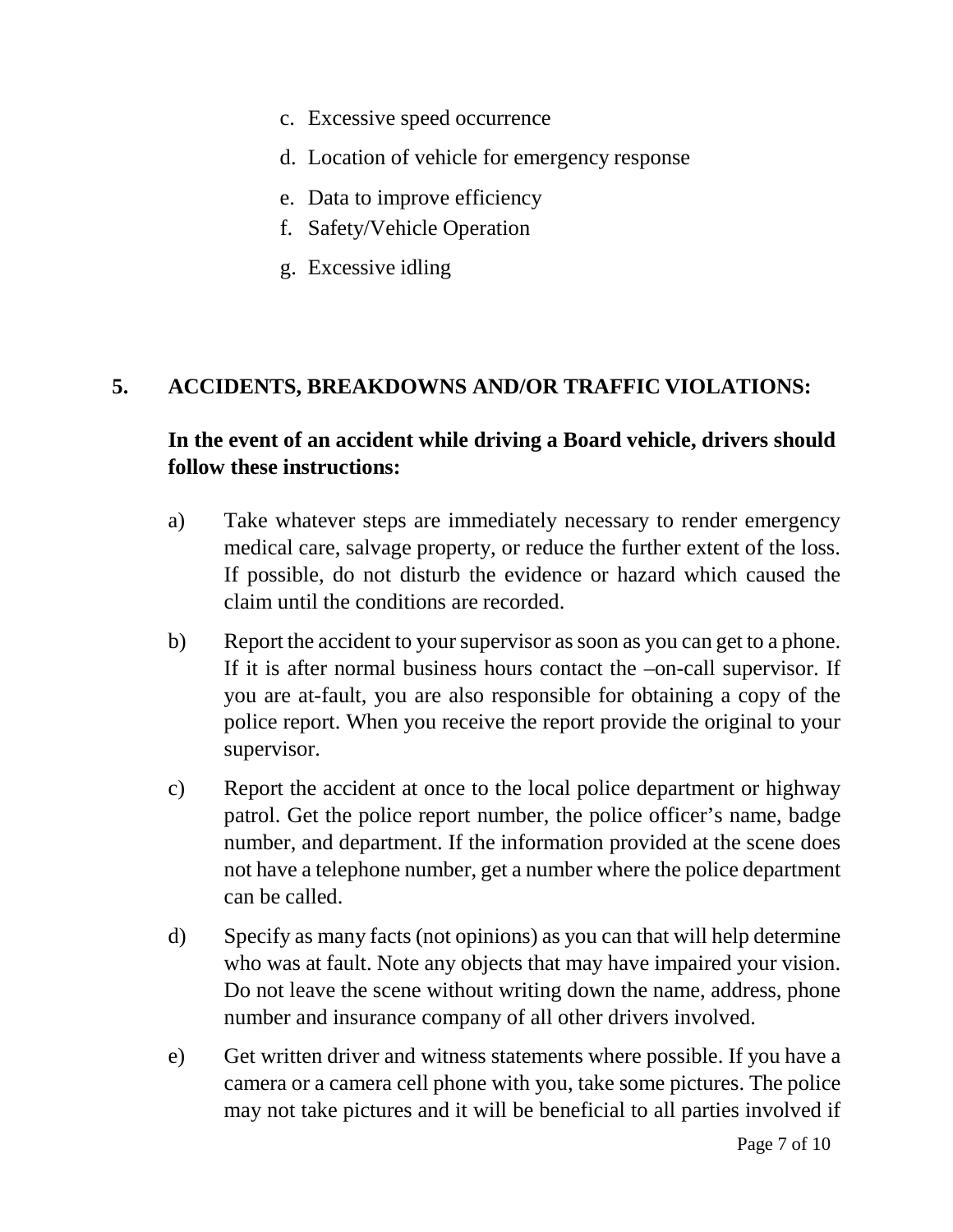the accident scene and damages are documented.

f) It is the responsibility of the applicable department to get the Board vehicle to a repair shop, if the vehicle needs to be towed contact the Board Vehicle Towing Vendor; if a repair shop has been designated by our claims administrator then the applicable department shall take the Board vehicle to such designated repair shop.

The Board is not responsible for personal cost or inconvenience that may occur because of an accident.

### **6. TRAFFIC VIOLATIONS:**

Drivers shall personally assume responsibility for any and all fines, penalties, or traffic violations associated with use of any Board vehicle or issued while the driver is conducting Board business. The Board will not defend any driver who has operated such a vehicle in violation of traffic laws. Any traffic violation incurred while driving a Board vehicle must be reported to Facilities Service.

### **7. ENFORCEMENT OF PROCEDURE:**

Failure to meet the conditions of this procedure may result in revocation of driving privileges, reassignment to a non-driving position, as well as disciplinary action up to and including termination of employment.

## **8. VEHICLE TYPE AND STANDARDS:**

Vehicle Standards:

- a) The Board fleet colour is burgundy/maroon and/or White with burgundy/maroon (depending on the age of the vehicle).
- b) The Board logo will be clearly placed on all Board-owned vehicles, on each side of the vehicle on the door panels of school board vehicles
- c) All vehicles will be clearly numbered and identified by function or location and model year.
- d) Exceptions for special circumstances such as vehicle wrapping may be approved by the Superintendent of Facilities Services.